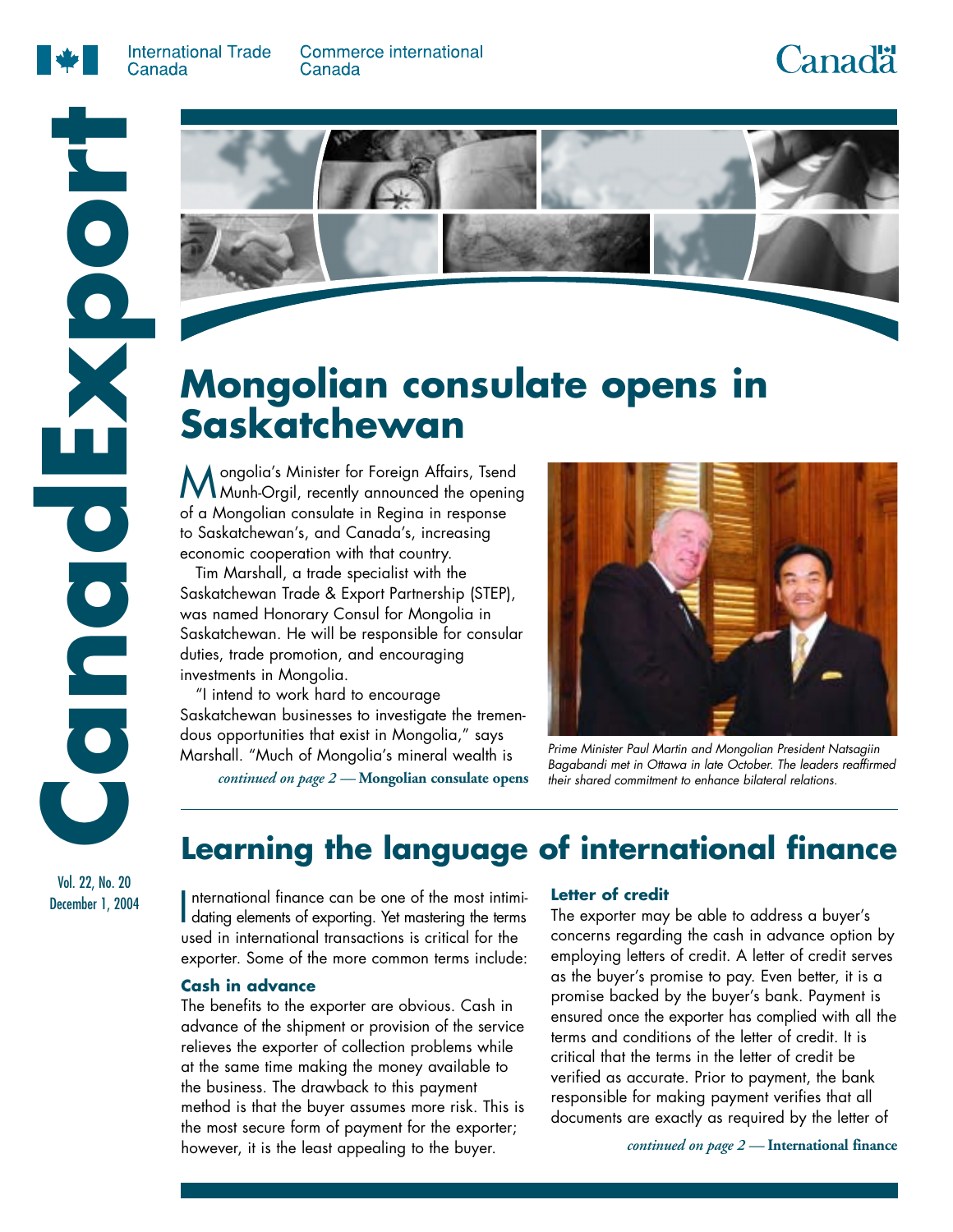### **Mongolian consulate opens** *— from page 1*

still to be explored and Saskatchewan agricultural technology fits in well with prevailing conditions there. Mongolia's unique culture and tourism possibilities may also contribute to our growing relationship," adds Marshall.

Munh-Orgil also touched on the many similarities between Saskatchewan and Mongolia.

"Our prairies, forests, lakes and climate, with hot dry summers and extremely cold winters, all have much in common," says Munh-Orgil. "We also have similar agricultural problems like soil erosion and low precipitation. Canada and Saskatchewan are working with Mongolia to build an open economy and the province is active in both the agricultural and mining sectors in Mongolia. It is essential that Mongolia has a strong and professional presence in Saskatchewan."

### **Opportunities**

Mongolia is a landlocked democracy that is strategically located between

Editorial team: Yen Le Michael Mancini Jean-Philippe Dumas **Subscriptions** Telephone: (613) 992-7114 Fax: (613) 992-5791 E-mail: canad.export@international.gc.ca Web site: www.canadexport.gc.ca

**CanadExpor**

**t**

CanadExport is published twice monthly by International Trade Canada's Communications Service Division. Circulation: 55,000

CanadExport paraît aussi en français.

ISSN 0823-3330

Extracts from this publication may be reproduced for indivitual use without permission, provided the source is fully acknowledged. However, reproduction of this publication in whole or in part for purposes of resale or redistribution requires written permission from CanadExport.

For address changes and cancellations, return your mailing label with changes. Allow four to six weeks.

Publication Mail Agreement Number: 40064047

Return undeliverable Canadian addresses to: CanadExport (BCS), ITCan 125 Sussex Drive, Ottawa, ON K1A 0G2 E-mail: canad.export@international.gc.ca

Russia and China. While opportunities exist in many different sectors, sizeable ones exist in the agricultural and mining sectors. Mongolia's agriculture sector currently produces wheat, barley, oats and vegetables. The modernization of this sector, using state-of-the-art Saskatchewan technology, can greatly increase productivity for Mongolia's agricultural industry.

The country also has a rich natural resource base which includes gold, coal, copper, uranium, iron, phosphate, tin, nickel, zinc and oil. Canadian companies have already capitalized on Mongolia's liberal foreign investment and mining regime, which has led to increased bilateral trade in recent years. Also, Canada and Mongolia have a tax convention in place designed to avoid double taxation.

**For more information**, contact Tim Marshall, Honorary Consul for Mongolia in Saskatchewan, tel.: (306) 787-2191, e-mail: tmarshall@sasktrade.sk.ca. \*



At the opening of the Mongolian consulate in Saskatchewan were, from left: John Treleaven, President and CEO of the Saskatchewan Trade and Export Partnership, Tim Marshall, Honorary Consul for Mongolia in Saskatchewan, and Galsan Batsukh, Mongolian Ambassador to Canada.

### **International finance** *— from page 1*

credit. Any discrepancies, even typographical errors, can result in delays in payment.

#### **Documentary collection**

This payment method allows the exporter to ship goods to the buyer while retaining the title documents until the buyer pays for the goods or provides an acceptable bill of exchange (a cheque is a simple form of a bill of exchange). Invoices, shipping documents and related commercial documents are used to obtain payment from the buyer.

### **Open account**

The least secure yet most competitive method of payment for foreign transactions, the open account may be the

option of choice when the buyer is reputable and has been thoroughly researched for any credit and payment problems. Simply put, the exporter bills the customer for goods or services based on agreed terms at a future date. Open account is becoming more common in the global economy. However, the absence of documents and banking intervention can make collection and legal action more difficult if the transaction is not honoured.

**For more information** about the language of international finance and planning your export ventures, go to http://exportsource.ca or call Team Canada Inc's toll-free Export Information Service at 1 888 811-1119. \*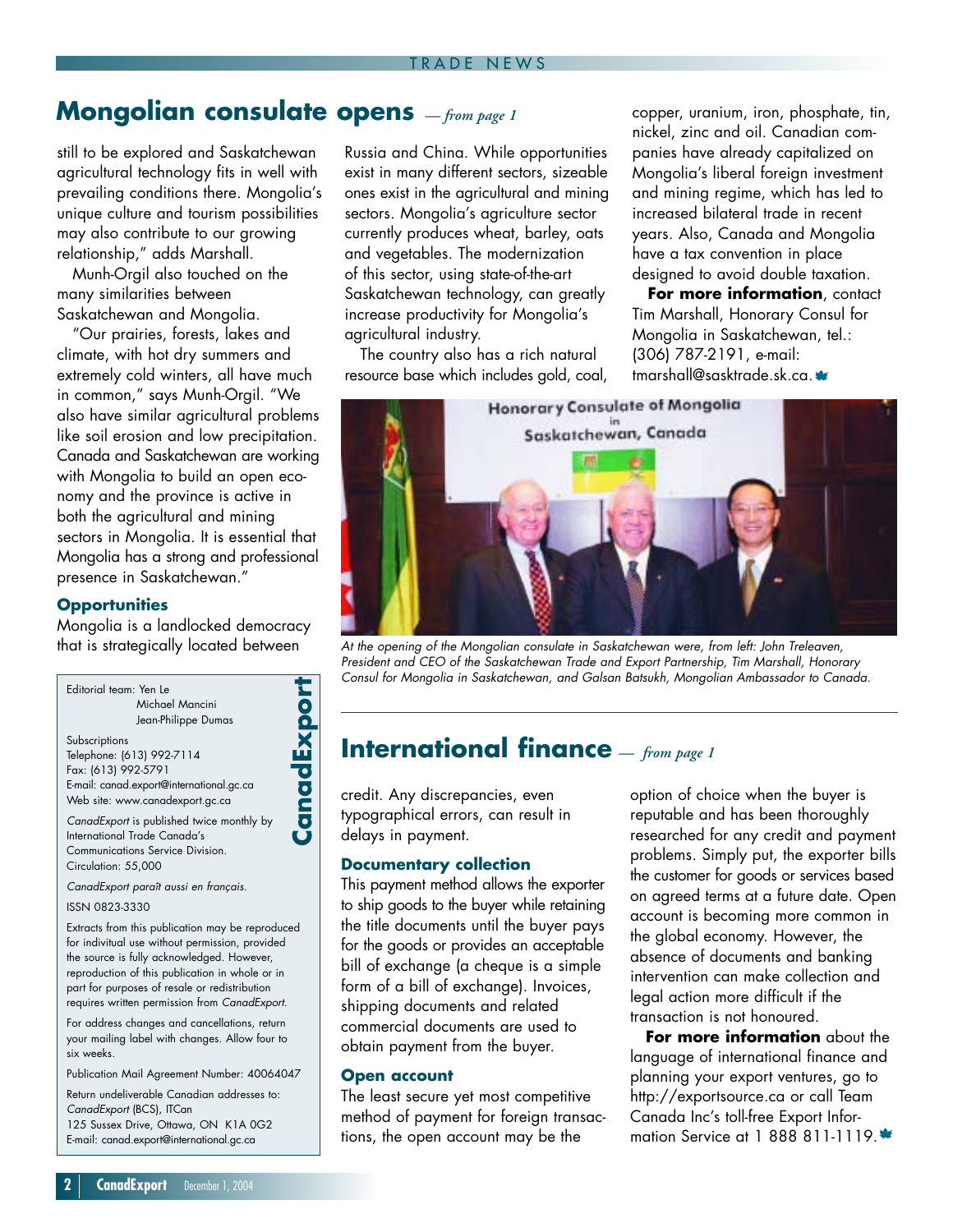## Canada-U.S. trade facts and figures **World's largest trading relationship grows stronger**

Trade and economic interests span the globe, but the scope and scale of the movement of goods, services, investment, people and ideas between the United States and Canada make this a unique partnership.

Co-operation has produced tremendous benefits to both nations. In 2003, two-way trade in goods and services surpassed \$441.5 billion, making the U.S.–Canada trading relationship the largest in the world. In 2003, the U.S. sold \$195.8 billion worth of goods and services to Canada and received \$245.8 billion worth of goods and services from Canada.

Some 37,000 trucks cross the border between the two countries each and every day and 58% of these cross at only five key border crossings—the Ambassador Bridge, Sarnia, Fort Erie, Lacolle and the Pacific Highway.

In fact, Canada has been the leading destination for U.S. exports since 1946. From cars to computers, Canada buys more goods and services from the U.S. than any other country in the world. One-fifth of all U.S. exports went to Canada in 2003.

Thirty-seven states count Canada as their number one foreign customer; Canada is the most important destination of exports for most of the states along the border, the northeast and central U.S., and as far south as Missouri and Georgia. In fact, 23 states sent more than one-quarter of their exports to Canada in 2003.

Since the implementation of the Canada–U.S. Free Trade Agreement in 1989 and the North American Free Trade Agreement in 1994, there has been a dramatic increase in two-way

interdependence between the two economies.

U.S. exports bound for Canada more than doubled between 1989 and 2003, from \$79.9 billion to \$169.8 billion. Over the same period, U.S. imports from Canada increased from \$89.9 billion to \$226.9 billion.

In 2003, for example, merchandise trade accounted for 86.7% of

total U.S. exports to Canada and 92.3% of total imports from Canada. Nearly 60% of U.S. wood and paper imports came from Canada in 2002, despite the softwood lumber dispute between the two countries.

### **Integration nations**

These trade numbers are due, in part, to the high degree of integration between Canadian and U.S. industry. Over 40% of U.S. trade with Canada is intra-firm, that is, trade occurring between parts of the same firm operating on both sides of the border.



The automotive industry is a prime example of this: every vehicle assembled in North America now contains nearly \$1,250 of Canadian-made parts.

Trade between the U.S. and Canada contributes to making both countries more competitive internationally, provides consumers and producers with a greater variety of goods and services at lower prices and generally improves the standard of living in both countries.

**For more information**, contact International Trade Canada's United States Business Development Division, tel.: (613) 944-5726, fax: (613) 944-9119.

## **Make the call at Wireless 2005**

**NEW ORLEANS, LOUISIANA** —March 14-16, 2005 — The Cellular Telecommunications & Internet Association (CTIA) is organizing **WIRELESS 2005**, the premier event to exchange ideas, create partnerships and collaborate to bring wireless telecommunications to new heights. This event draws attendees from dozens of industries in more than 80 countries, from providers and users, to developers, buyers and manufacturers.

The Canadian pavilion at this event, organized by International Trade Canada, will give Canadian companies direct access to a highly influential and targeted international audience of business technology buyers.

**For more information**, contact Sandra Matthews, OCRI Global Marketing, e-mail: smatthews@ocri.ca, tel.: (613) 828-6274, ext. 252.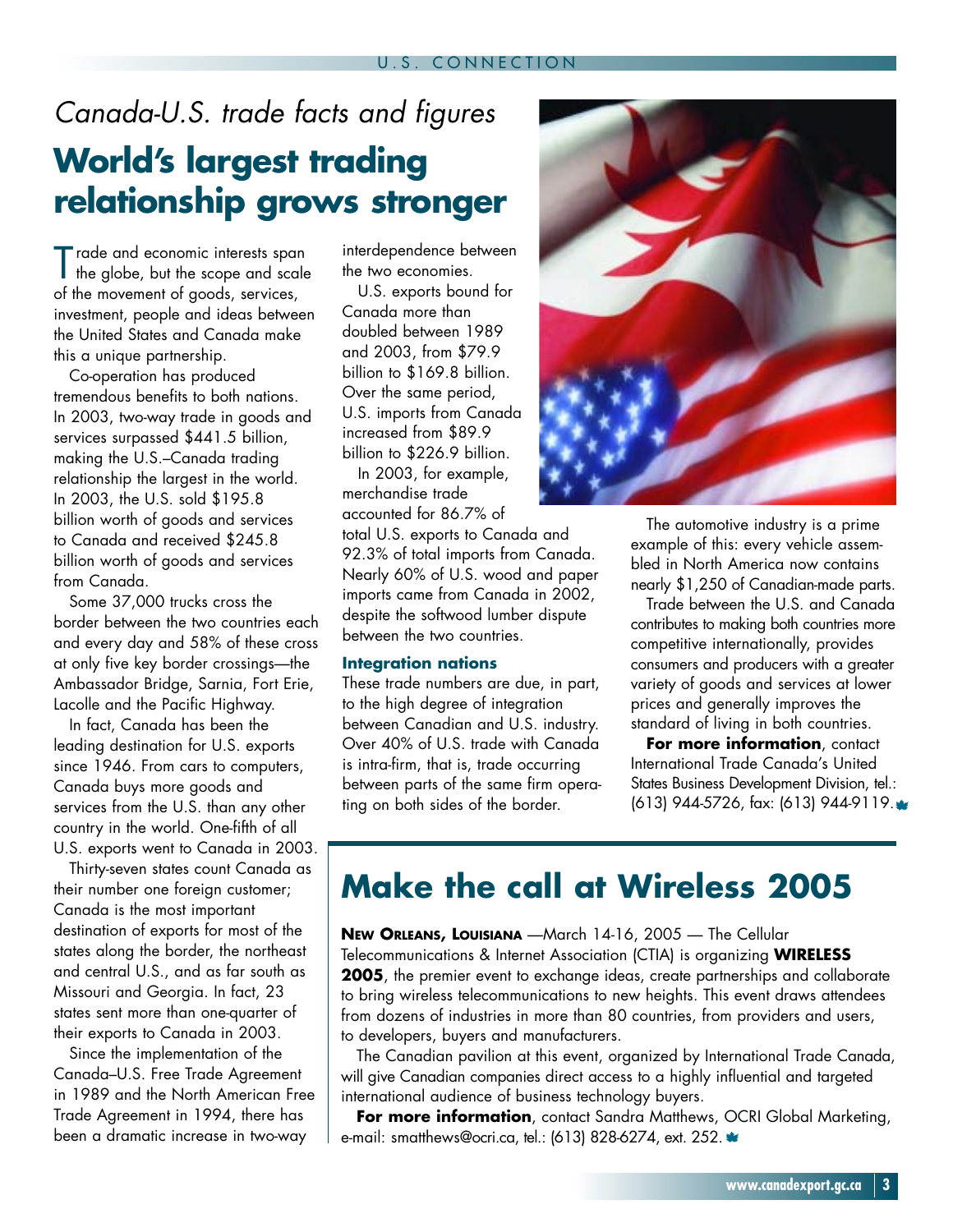## Onward and eastward

## **Seminar to focus on Europe's 'new frontier'**

**TORONTO** — February 16, 2005 — The Munk Centre for International Studies is organizing a business seminar on Bulgaria, Romania, Serbia and Montenegro, Croatia and Turkey entitled Europe's New Frontier: Business and Investment Strategies In South Eastern Europe.

The seminar will outline the opportunities and challenges of doing business in a region that is generally not well known to Canadian business. There will be two keynote speakers:

Erhard Busek, Special Coordinator of the Stability Pact for Southeastern Europe, and Peter Munk, Chairman of Barrick Gold Corporation.

There will also be a four-panel discussion on different business sectors and a panel on finance that will be chaired by a specialist with Export Development Canada. This will be a unique opportunity to learn about the experiences of successful Canadian firms in the region.

**For more information**, contact Professor Robert Austin, Centre for Russian and East European Studies, University of Toronto, tel.: (416) 946-8942, e-mail: robert.austin@utoronto.ca, or Brian Hood, International Trade Canada, Central Europe and Eastern Mediterranean Division, tel.: (613) 944-1562, fax: (613) 944-3107, e-mail: brian.hood@international.gc.ca.

### **Turkey, Canada sign medicine MOU**

Gazi University of Ankara and Halifax's Dalhousie University signed a memorandum of understanding (MOU) in October to facilitate academic relations and cooperation in the field of medicine. The agreement will focus on cooperation in faculty and curriculum development, staff and student exchanges, cooperative research, the exchange of scientific information and joint project development.

Gazi University is interested in incorporating Dalhousie's expertise in problem-based learning and communication skills into its own medical education curriculum. Dalhousie is looking to deliver workshops on these topics as soon as spring 2005. Dalhousie sees this as an opportunity to enhance its presence and credibility in Turkey with possible future subcontracting opportunities.

**For more information**, contact International Trade Canada's Baltic, Central European and Eastern Mediterranean Countries Division, tel.: (613) 996-2858, fax: (613) 995-8756.

## **Canada's oil and gas expertise showcased in Kazakhstan**

**Last October, the Canadian<br>Embassy in Kazakhstan, together** ast October, the Canadian with Alberta Economic Development, hosted a Canadian pavilion at the **Kazakhstan International Oil and Gas Exhibition** (KIOGE).

Since 1993, its first year, KIOGE has become a major regional oil and gas show. In 2004, more than 400 oil and gas companies displayed at the exhibition, and over 15,000 visitors attended.

### **Newfoundland connection begins**

Kazakhstan has long had a thriving onshore industry and Alberta companies number many in that country. But since the largest offshore discovery in 30 years was made in the Kazakhstan sector of the Caspian Sea, future oil and gas opportunities lie in the offshore sector. It is within this context that Newfoundland companies are showing interest in the Kazakhstan market. For the first time, Newfoundland companies were part of KIOGE and the Canadian pavilion. The Canadian Embassy in Kazakhstan also

hosted the Newfoundland Ocean Industries Association (NOIA) and International Trade Canada's St. John's office.

Encouraged by what they learned and experienced at KIOGE 2004, NOIA decided that its fall conference entitled Beyond our Borders: Export Opportunities in Oil and Gas would highlight Kazakhstan. On November 25, in St. John's, Nira Shearer and Artur Iralin, trade commissioners based in Almaty, Kazakhstan, made presentations about the North Kashagan oil deposit in the northern part of the Caspian Sea. This deposit holds 7 to 9 billion barrels of oil in reserves, and another 9 to 13 billion barrels through secondary recovery. With some \$37 billion expected to be invested in the project over the next 15 years, opportunities for Canadian firms promise to be plentiful.

**For more information**, contact Artur Iralin, Canadian Embassy in Kazakhstan, e-mail: artur.iralin@ international.gc.ca.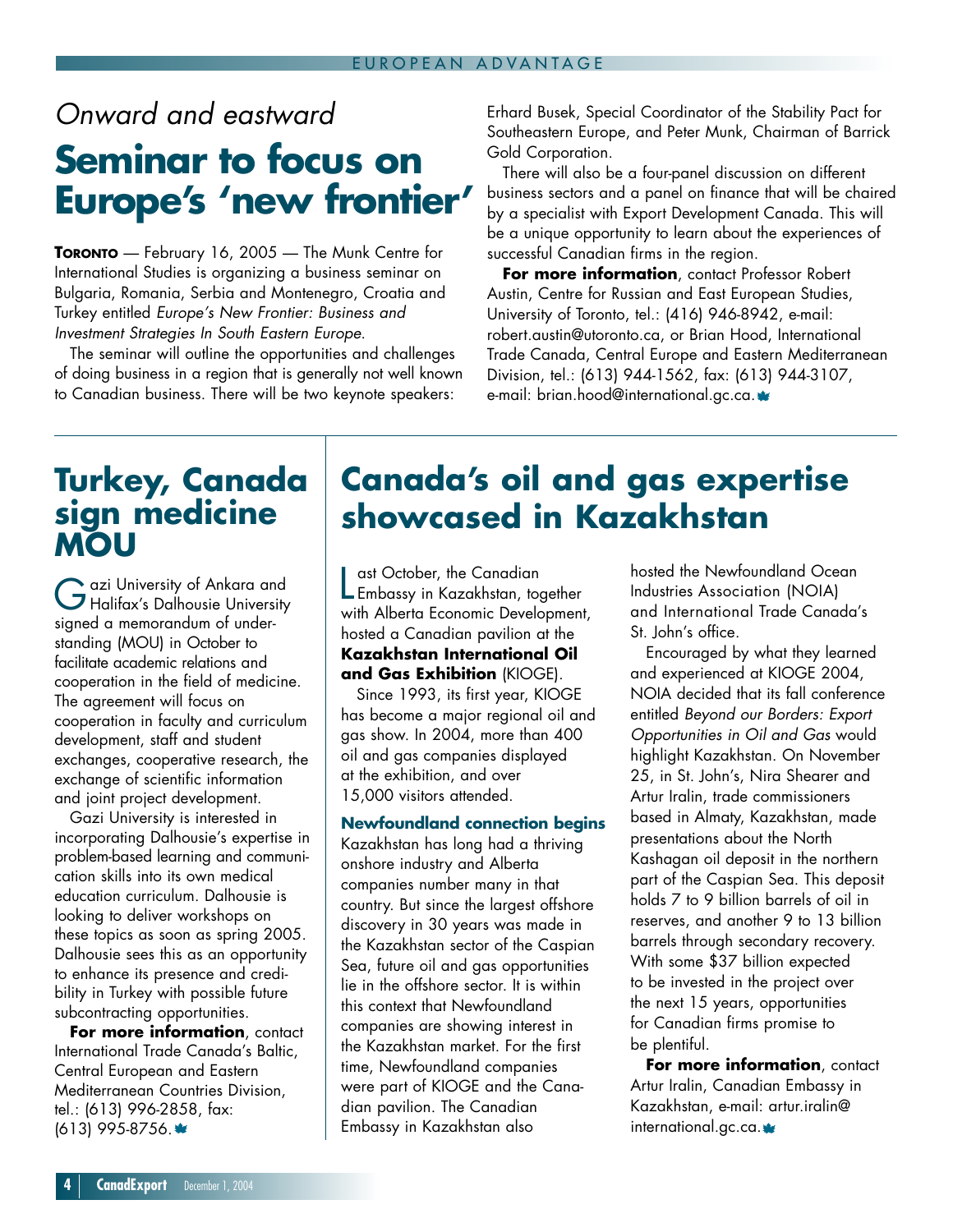# **Southeast Asian missions team up to promote Canadian education**

A mid increasing competition to attract foreign students, Canadian embassies and high commissions in Southeast Asia have found that teaming up to share ideas and information is an effective way to help Canadian educational institutions better promote themselves in the region.

Through a loose network comprising Canadian trade officers responsible for promoting education, the embassies and high commissions have a better idea of education promotion activities taking place in the region and can work together to create synergies for these academic institutions.

"It is very helpful knowing which schools are going to be in the region," says Mew Yee Yap, Commercial Officer at the Canadian High Commission in Brunei. "This allows us to make suggestions so that schools get the most out of their visits."

Canada attracted some 4,800 students from Southeast Asia in 2002. Although that accounts for a small portion of the total coming to Canada about 150,000 in 2002—the number is likely to rise in the coming years thanks to the region's strong economic growth and burgeoning middle class.

Significant promotion work is also being done in the region by the Canadian Education Centre Network (www.cecnetwork.ca).

To better serve schools trying to position themselves in this market, the missions are not only sharing intelligence but leading practices. One idea adopted in several missions and proven successful in the Philippines, is cooperation with other education promotion agencies.

Together with the British Council (www.britishcouncil.org), IDP Education Australia (www.idp.com) and New Zealand Trade and Enterprise (www.nzte.govt.nz), Canada organized three Commonwealth Education Fairs in Manila. "The events have generated significant interest in the Philippines and have become the premier education recruitment fairs in the country," says Robert McCubbing, Trade Commissioner at the Canadian Embassy in Manila.

"These events attract larger audiences than any of the organizations could by themselves and allow potential students to directly compare the advantages of each country," explains McCubbing. "Everyone wins, especially Canadian education, which is even more attractive when compared with other countries," he adds.

The Canadian Embassy in Manila has also been working with the Philippine-American Educational Foundation (www.paef.org.ph) towards a North American education event in February. In addition, Canada, the foundation, other Commonwealth nations and countries such as France, Singapore and Japan, are considering the creation of an international education committee to exchange ideas and examine possible joint projects. "Networkbuilding has become paramount for education promotion," says McCubbing.

**For more information**, contact Robert McCubbing, Trade Commissioner, Canadian Embassy in Manila, e-mail: robert.mccubbing@international.gc.ca. \*

### **Canada readies for five-city business mission to India**

**INDIA** — January 31 - February 15, 2005 — The Government of Canada invites export-ready Canadian companies and professionals from the environment, climate change, geomatics and small hydro sectors to join a business development mission to India. The program will include stops in Mumbai, Kolkata, Hyderabad, Delhi and Dehradun.

The business program will include technical workshops, seminars, one-onone meetings, networking events and site visits. Participants will have the opportunity to meet with key stakeholders and present their technologies to a targeted audience.

Participants may also wish to exhibit with the Canadian pavilion at Map India and Aqua India & Environment 2005, two fairs that form part of the International Engineering and Technology Fair, one of India's largest trade shows. These events attract companies and government officials from across India and provide a valuable opportunity to interact with key decision makers and potential partners.

**For more information**, contact Nichole Tremblay (environment), Industry Canada, e-mail: tremblay.nichole@ic.gc.ca, Amanda Kramer (climate change), Industry Canada, e-mail: kramer.amanda@ic.gc.ca, Pak Chagarlamudi (geomatics), Natural Resources Canada, e-mail: pchagarl@NRCan.gc.ca, or Janet Chater (small hydro), International Trade Canada, e-mail: janet.chater@international.gc.ca. \*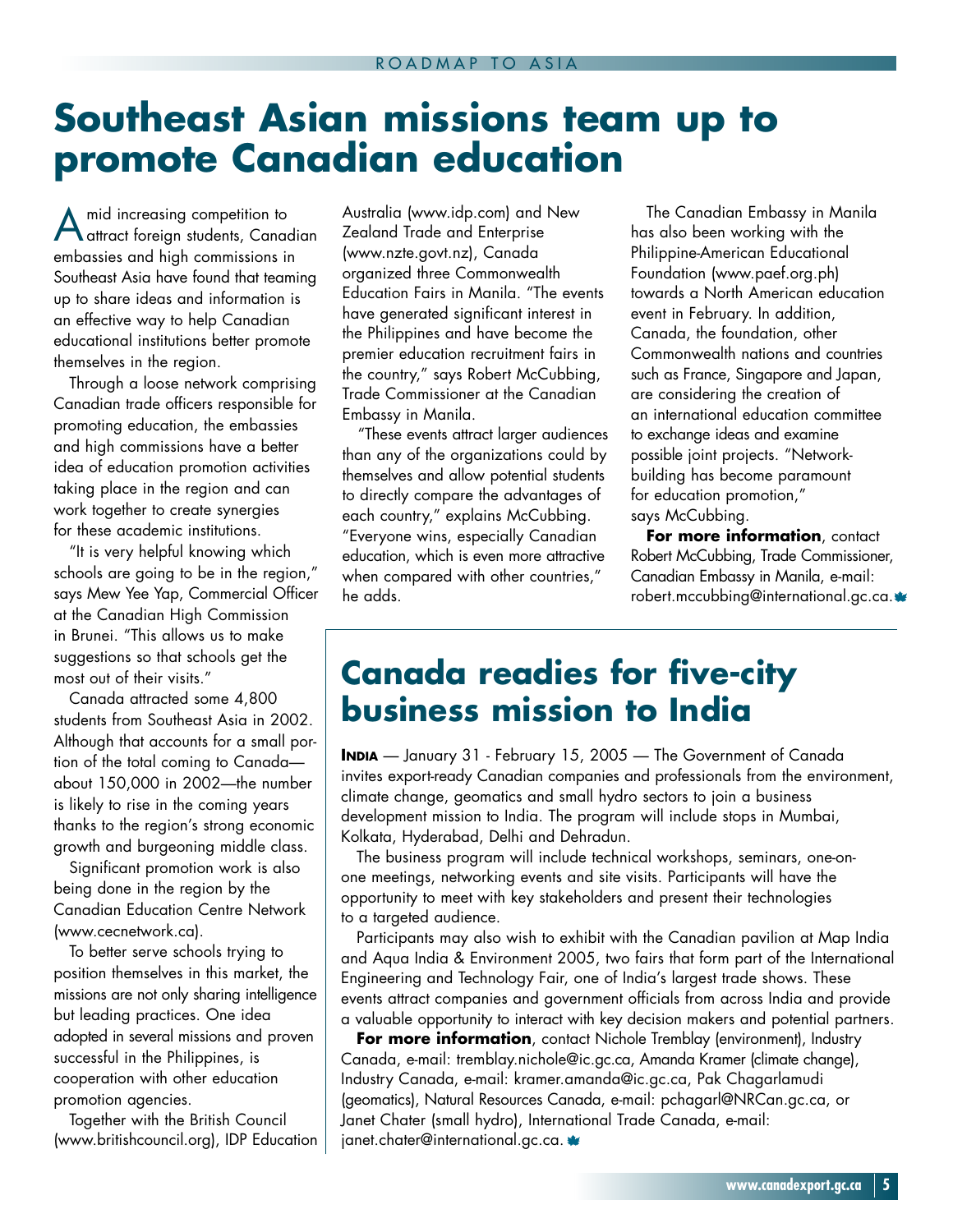

Access our market studies and our network of professionals at

( www.infoexport.gc.ca )

# **Come and meet trade commissioners from abroad in Canada this winter**

**Talk business with trade commissioners from abroad when they visit Canada and explore business opportunities in their markets.**

W ith a team of more than 800 trade commissioners in over 140 cities around the world, and an additional<br>100 trade commissioners in all provinces across Canada, the Canadian Trade Commissioner Service has the market expertise you need to succeed in international markets. Every year, trade commissioners from around the world return to Canada to follow-up with Canadian companies like yours and inform them of emerging business opportunities. This winter, a number of trade commissioners will be attending major trade events that will take place in Canada. Join them at the following events to discuss international business opportunities!



### **Prospectors and Developers Association of Canada International Convention (PDAC) www.pdac.ca**

Toronto — March 6-9, 2005 Discuss international business opportunities with trade commissioners at PDAC 2005, the gathering place for people and companies involved in the search and development of new mineral deposits and one of the most important events in the world of exploration.

**For more information**, contact: Étienne Sum Wah etienne.sum-wah@international.gc.ca



### **AMERICANA 2005 www.americana.org**

Montreal — April 6-8, 2005 Come and meet with trade commissioners and discover international business opportunities in the environmental industries at Americana, the Pan-American Environmental Technology Trade Show and Conference.

**For more information**, contact: Frédéric Fournier frederic.fournier@international.gc.ca



### **SIAL Montreal 2004 www.sialmontreal.com**

Montreal — April 13-15, 2005 Meet with trade commissioners working in the agriculture, food and beverages sector at SIAL Montreal, the international gathering of professionals of the food sector in North America.

**For more information**, contact: Clément Côté clement.cote@international.gc.ca

**For more information** on other trade events and market reports, visit the Trade Commissioner Service Web site at **www.infoexport.gc.ca**.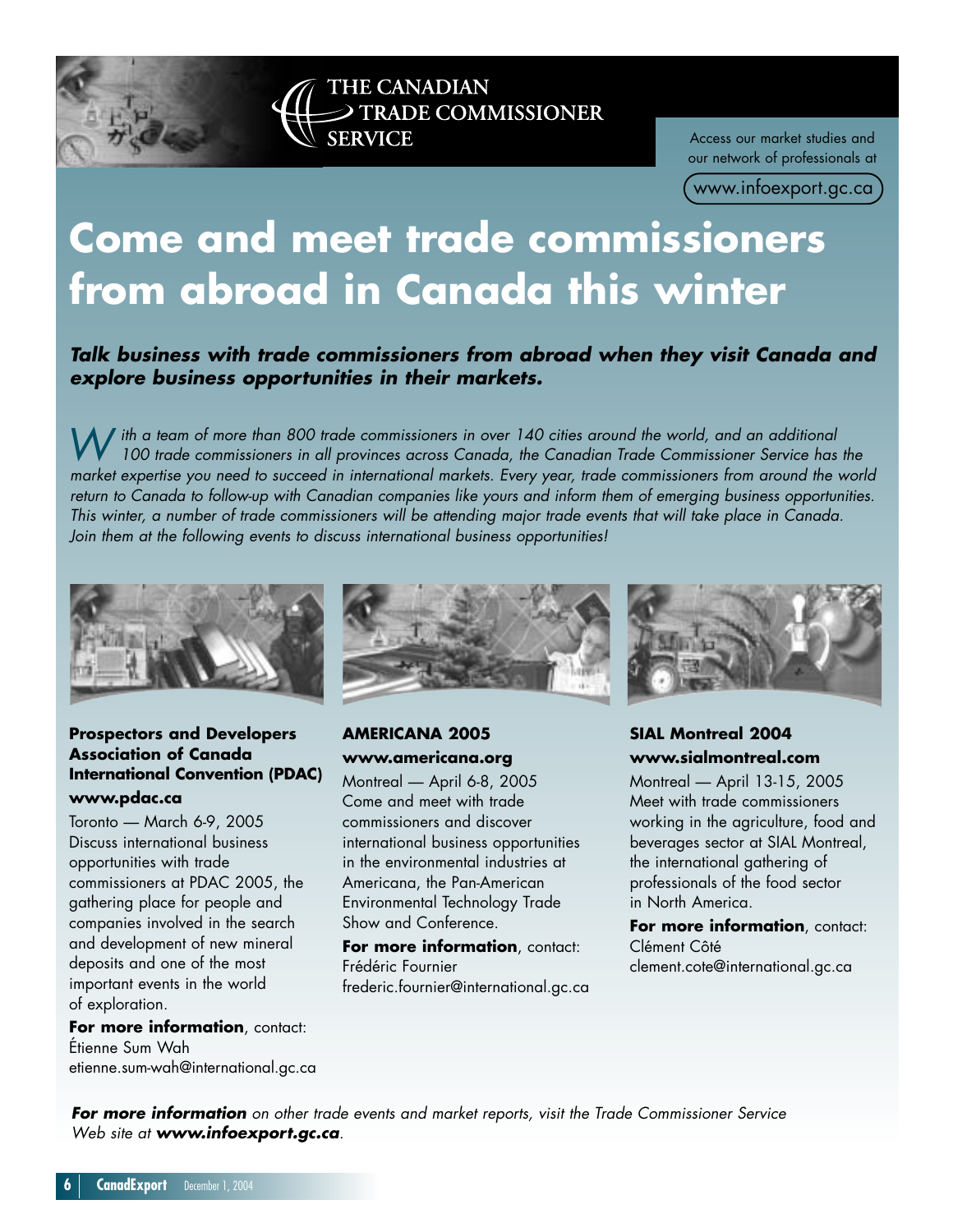# **Showcase to feature Canadian building products**

**BRIDGETOWN, BARBADOS** — March 3-4, 2005 — Canadian Export Development (CED) and the Canadian High Commission in Barbados invite Canadian exporters to participate in the **Canadian Construction and Building Products Showcase**, a trade show for the commercial,

industrial and domestic building and design industries.

Given the hurricane damage in the Caribbean this year, the process of rebuilding and restoring residential structures, public utilities and other infrastructure is enormous. Buyers from the surrounding islands will be there to purchase the latest building products, materials and equipment from Canadian suppliers.

Opportunities exist for Canadian exporters of niche building products that are technologically innovative. Some of the goods in demand include insulation materials, energy-efficient and environmentally friendly building products, wood-based building products and do-it-yourself home improvement components.

The Canadian High Commission in Barbados will be available to provide Canadian exporters with a number of services like market prospects, local company information, troubleshooting assistance, visit information and key contact information. In addition, trade commissioners will be available for one-on-one briefings. To request these services, contact the Canadian High

### **Demand for wood products in China surges**

**SHANGHAI, CHINA** — March 22-25, 2005 — Canadian companies interested in China's dynamic wood products market may want to attend **WoodBuild China 2005**. The fair is geared to companies and organizations involved in silviculture, logs, lumber, sawn timber, veneer and wood products. It will take place alongside other fairs related to woodworking

equipment, furniture and flooring, so it is an excellent one-stop shop.

China's economy continues to grow at a rapid pace, as does Chinese demand for raw materials. Increasingly, China is turning to Canada as a provider of wood both for construction and for items such as furniture. Exports of Canadian wood have doubled since 2002, and have increased nineCommission in Bridgetown, e-mail: bdgtn-td@international.gc.ca, or register for your own Virtual Trade Commissioner at www.infoexport.gc.ca/ ie-en/login.jsp.

Note that space is at a premium and confirmation will be made on a firstcome, first-served basis. **For more information**, contact Robert Grison, CED, tel.: (613) 825-9916, fax: (613) 825-7108, e-mail: cced@sympatico.ca.



fold since 1999. With growth this year of 17.5% (January-July), exports show no signs of slowing down.

There will be a strong Canadian presence at WoodBuild China, so don't miss this opportunity.

**For more information**, contact Derek Complin, Unilink, tel: (613) 549-0404, fax: (613) 549-2528, e-mail: dc@unilinkfairs.com, Web site: www.unilinkfairs.com/cp/wbc05.

## **Telecom players gather for world congress**

**CANNES, FRANCE** — February 14-17, 2005 — The **3GSM World Congress**, a global meeting place for the wireless industry, attracts key decision-makers from around the world. Together, the congress and exhibition will facilitate networking between some 28,000 telecom players from more than 173 countries, making it an ideal platform for exchanging ideas and generating new business.

The 2004 event was record-breaking for the exhibition, which featured over 600 companies showcasing a great variety of products and services. The next edition promises to be even bigger.

For more information, contact Sandra Matthews, OCRI Global Marketing, tel.: (613) 828-6274, ext. 252, e-mail: smatthews@ocri.ca.